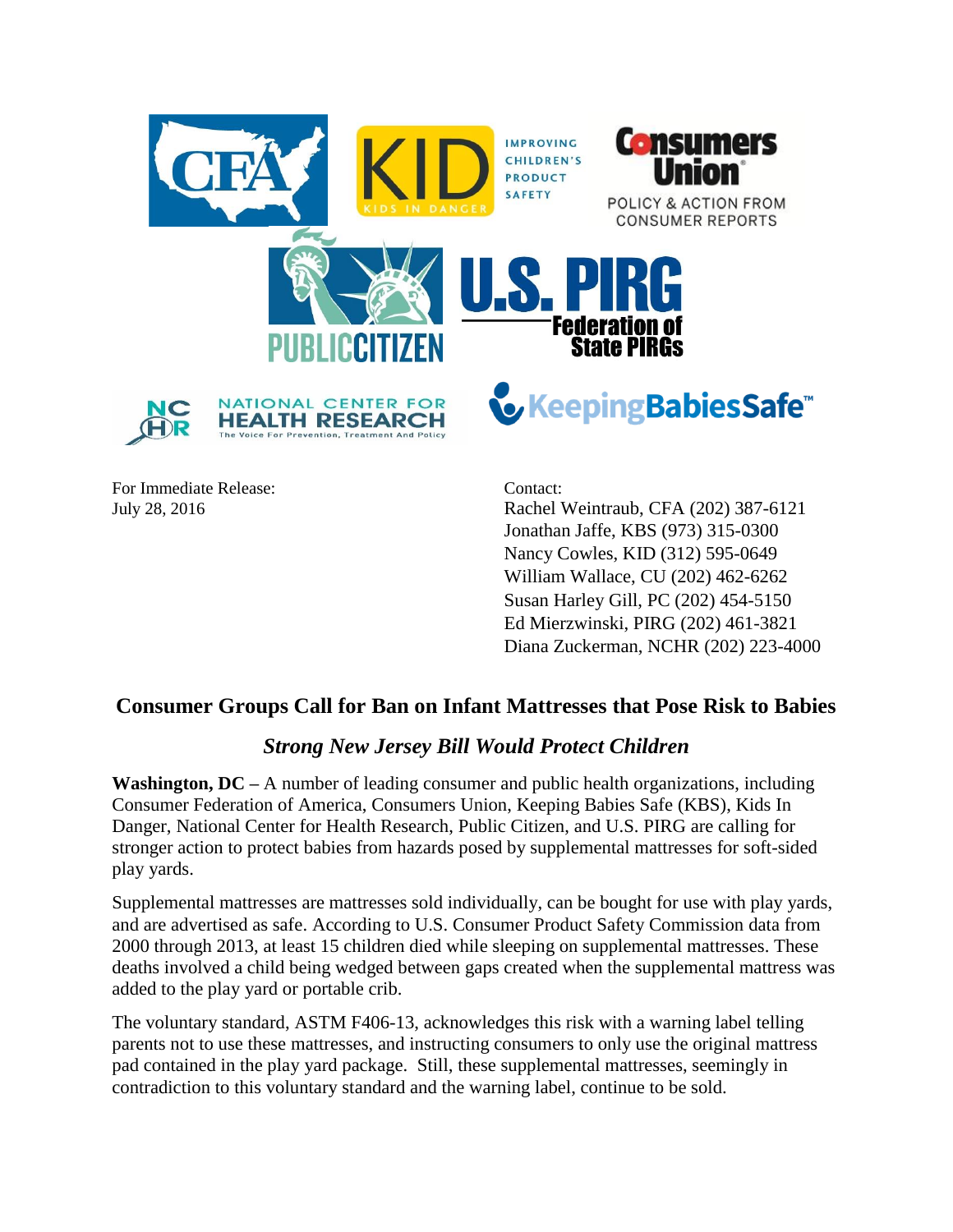"The sale of supplemental mattresses creates significant confusion for consumers. How can these products be sold if there is a warning about their safe use?" asks KBS President Joyce Davis.

"Bare is Best," said Nancy Cowles, Executive Director of Kids In Danger. "This unnecessary and dangerous product, like other soft bedding, has no place in a safe crib. If it isn't safe, it shouldn't be on store shelves."

The groups applaud the introduction of bi-partisan legislation in New Jersey that would finally ban the sale of supplemental baby mattresses in that state. The legislation (A-1139), which "prohibits the sale of unsafe supplemental mattresses designed for children products," is now before the Assembly Consumer Affairs Committee.

The bill is sponsored by Assembly members Jamel Holley, Nancy Munoz and Angela McKnight. Holley, the driving force behind the legislation and a KBS "Legislator of the Year," recently sent a letter to the committee chairman, urging him to expedite a hearing on the bill.

"The longer we have these supplemental mattresses sold in New Jersey, the longer we have a direct and proven risk to babies," Holley said. "The industry has known for two decades that this product is a proven suffocation hazard, yet has done nothing. The state Legislature, and this governor, can finally put an end to this risk in New Jersey."

Specifically, the bill bans the sale of unsafe supplemental mattresses intended to be used by children in products, such as non-full size cribs, portable cribs, play pens, and play yards.

If the legislation is adopted, retailers caught selling supplemental mattresses would be fined up to \$10,000 for a first offense and up to \$20,000 for any subsequent offense. Additionally, there could be punitive damages and the awarding of treble damages and costs to the injured party.

"This is a sensible bill that would help keep young children safe," said William Wallace, Policy Analyst at Consumers Union, the policy and mobilization arm of Consumer Reports. "New Jersey policymakers should approve it without delay."

"The evidence is clear: These supplemental mattresses can kill children," says Dr. Diana Zuckerman, Ph.D., President of the National Center for Health Research. "They should be banned. As someone who was born and raised in New Jersey, I'm proud to see my home state on the forefront of this important issue."

The voluntary standard (ASTM F406-13) for play yards provides that mattresses in children's products meet certain standard consumer safety specifications, such as setting forth the allowable thickness of a mattress, selling a product with the mattress included, only using a mattress provided by the manufacturer, and including a warning about the risk of infant suffocation.

Despite these requirements and standards, supplemental mattresses continue to be marketed to consumers for use in certain cribs, play pens, and play yards and present a risk to babies of injury and death.

"The bill introduced in New Jersey leads the nation in protecting babies from hazards posed by supplemental mattresses and gets rid of the current confusion in the marketplace. We urge other states to follow New Jersey's lead and we hope that the bill will move successfully through the legislature in the fall," Davis said.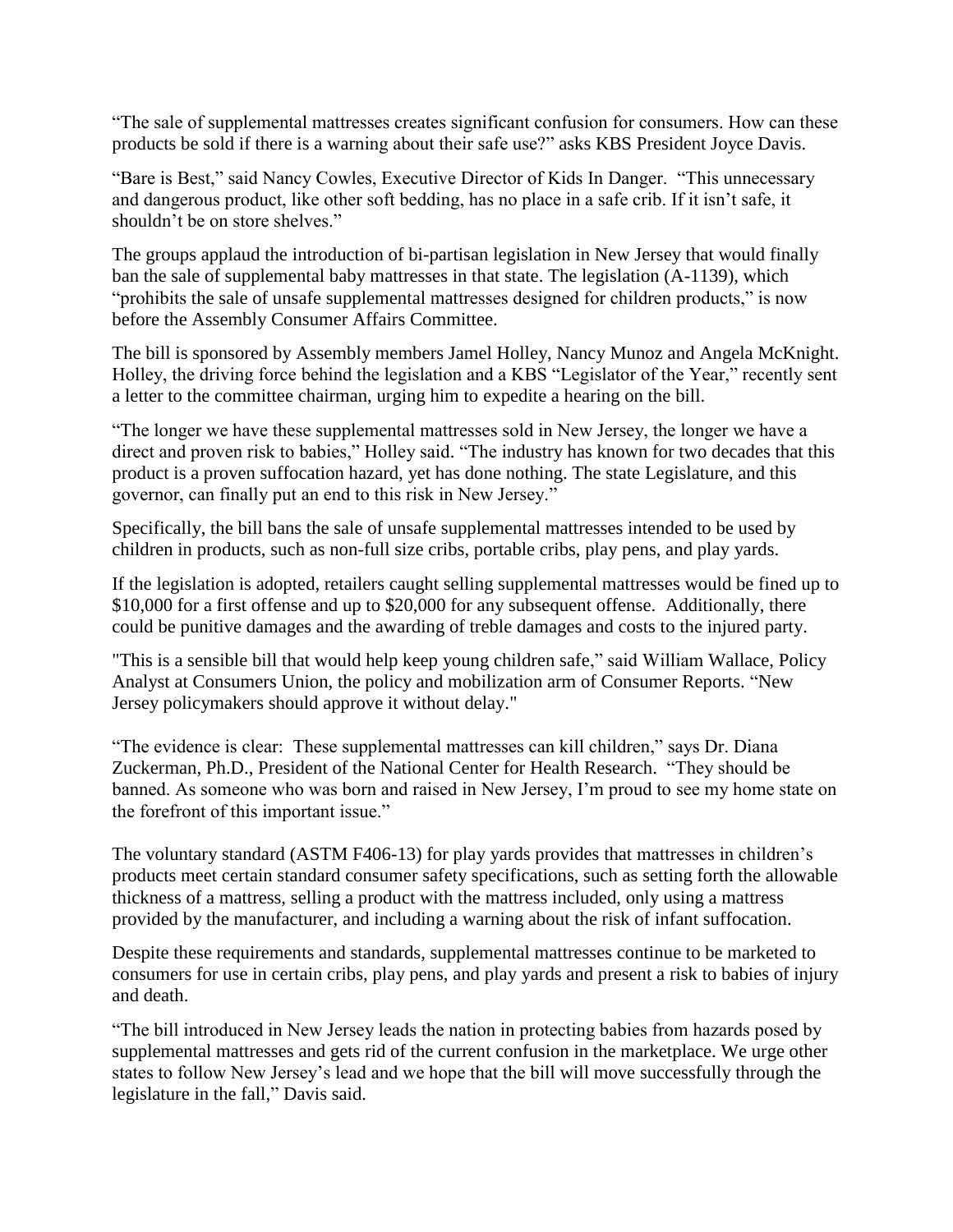This year, Consumer Federation of America, Kids In Danger, and Consumers Union, among other organizations, expressed support for Keeping Babies Safe petition, which urged the U.S. Consumer Product Safety Commission to ban supplemental mattresses due to the suffocation hazard they pose to infants. The groups continue to urge the CPSC to ban these mattresses.

"Strong action at the state level not only will protect children but will send a clear signal to the manufacturers of these products and to the CPSC that there is a serious safety hazard posed by these products and a much needed solution is necessary" stated Rachel Weintraub, legislative director and general counsel at Consumer Federation of America.

"Public Citizen applauds this legislation to better protect infants in New Jersey," said Susan Harley, deputy director of Public Citizen's Congress Watch division. "Our youngest and most vulnerable citizens deserve the safest sleep possible, and that means taking critical action to end the use of supplemental mattresses that can pose a suffocation hazard. And, hopefully this state action will help spur our federal leaders to address this proven risk to infants."

"Taking action as soon as possible is critical to protect children from the suffocation hazard posed by these mattresses," stated Ed Mierzwinski, Consumer Program Director at U.S. PIRG. "We urge the U.S. CPSC and the New Jersey legislature to act now."

Importantly, a number of retailers are working to stop selling supplemental mattresses due to the hazards they pose to children. Toys R Us, Sears, Kmart, Buy Buy Baby and Wayfair state that these products are never sold in their stores or online.

*Consumer Federation of America is an association of nearly 300 nonprofit consumer organizations that was established in 1968 to advance the consumer interest through research, advocacy, and education.* 

*Consumers Union is the policy and mobilization arm of Consumer Reports. Consumers Union works for health reform, food and product safety, financial reform, and other consumer issues in Washington, D.C., the states, and in the marketplace. Consumer Reports is the world's largest independent product-testing organization. Using its more than 50 labs, auto test center, and survey research center, the nonprofit rates thousands of products and services annually. Founded in 1936, Consumer Reports has over 8 million subscribers to its magazine, website, and other publications.*

*Keeping Babies Safe is a nationwide nonprofit organization that provides education, assistance, advocacy and leadership in the development of safer children's products and practices. Instrumental in government level activism, we helped foster passage of national crib safety regulations and are working through manufacturers, retailers and the Consumer Product Safety Commission to ban dangerous supplemental mattresses. More, we are here to educate parents and the public about protecting babies against unsafe sleep environments and preventing injuries associated with unsafe cribs.*

*Kids In Danger (KID) is a nonprofit organization dedicated to protecting children by improving children's product safety. KID's mission is to promote the development of safer products, advocate for children and educate parents and caregivers about dangerous children's products.* 

*National Center for Health Research is a think tank dedicated to improving the health and safety of adults and children by using research to develop more effective policies.*

###